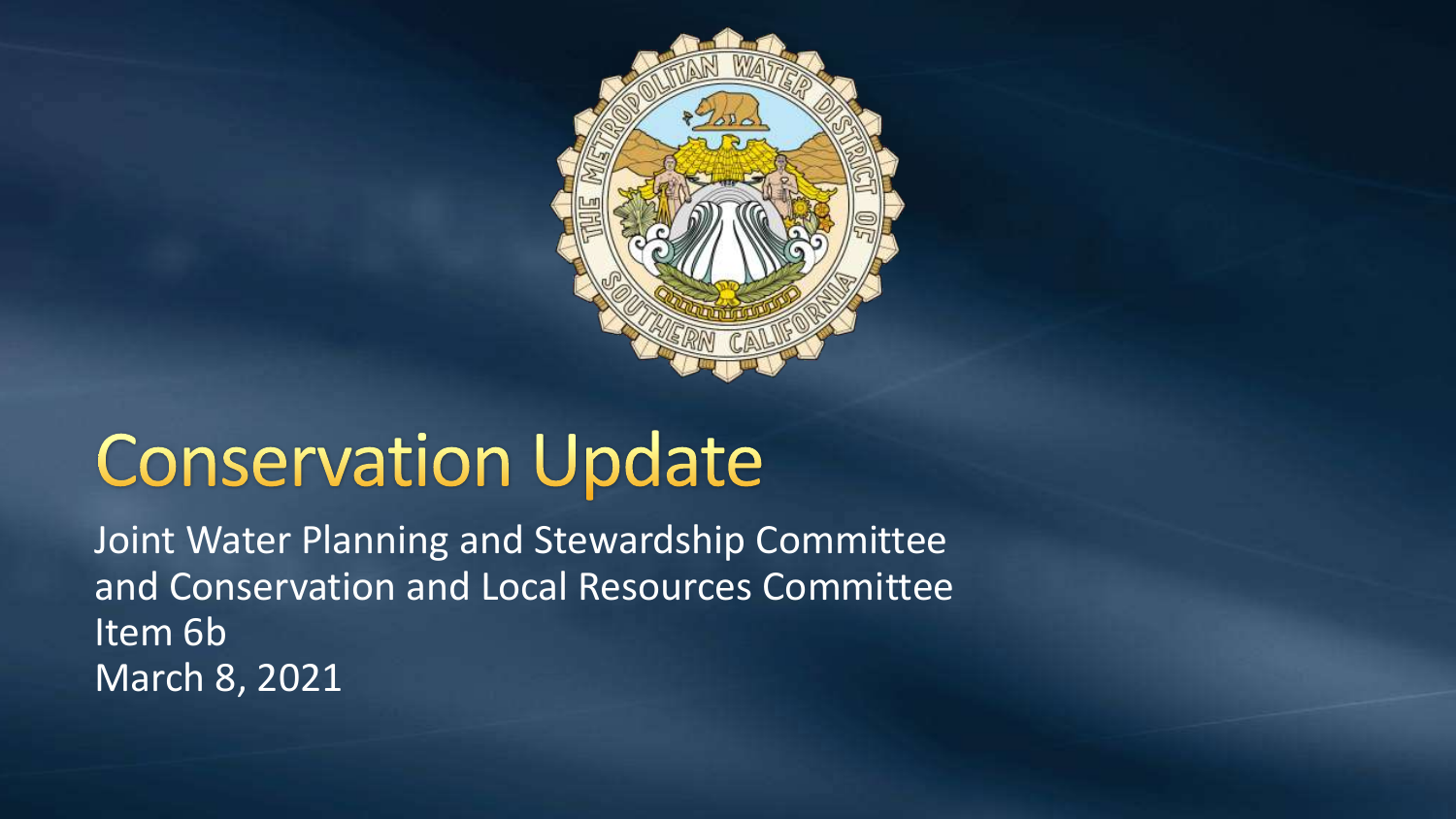### **Conservation Expenditures** FY20/21 - 21/22

|                                   | Paid <sup>(1)</sup> | Committed <sup>(2)</sup> |
|-----------------------------------|---------------------|--------------------------|
| <b>Regional Devices</b>           | \$2.7M              | \$2.5M                   |
| <b>Member Agency Administered</b> | \$0.7M              | \$7.1M                   |
| <b>Turf Replacement</b>           | \$4.9M              | <b>\$9.8M</b>            |
| Advertising                       | \$0.1M              | \$0.0M                   |
| Other                             | \$1.3M              | \$1.4M                   |
| <b>TOTAL</b>                      | <b>\$9.7M</b>       | <b>\$20.8M</b>           |

(1) Expenditures as of 7/1/2020 – 1/31/2021.

(2) Committed dollars as of February 10, 2021.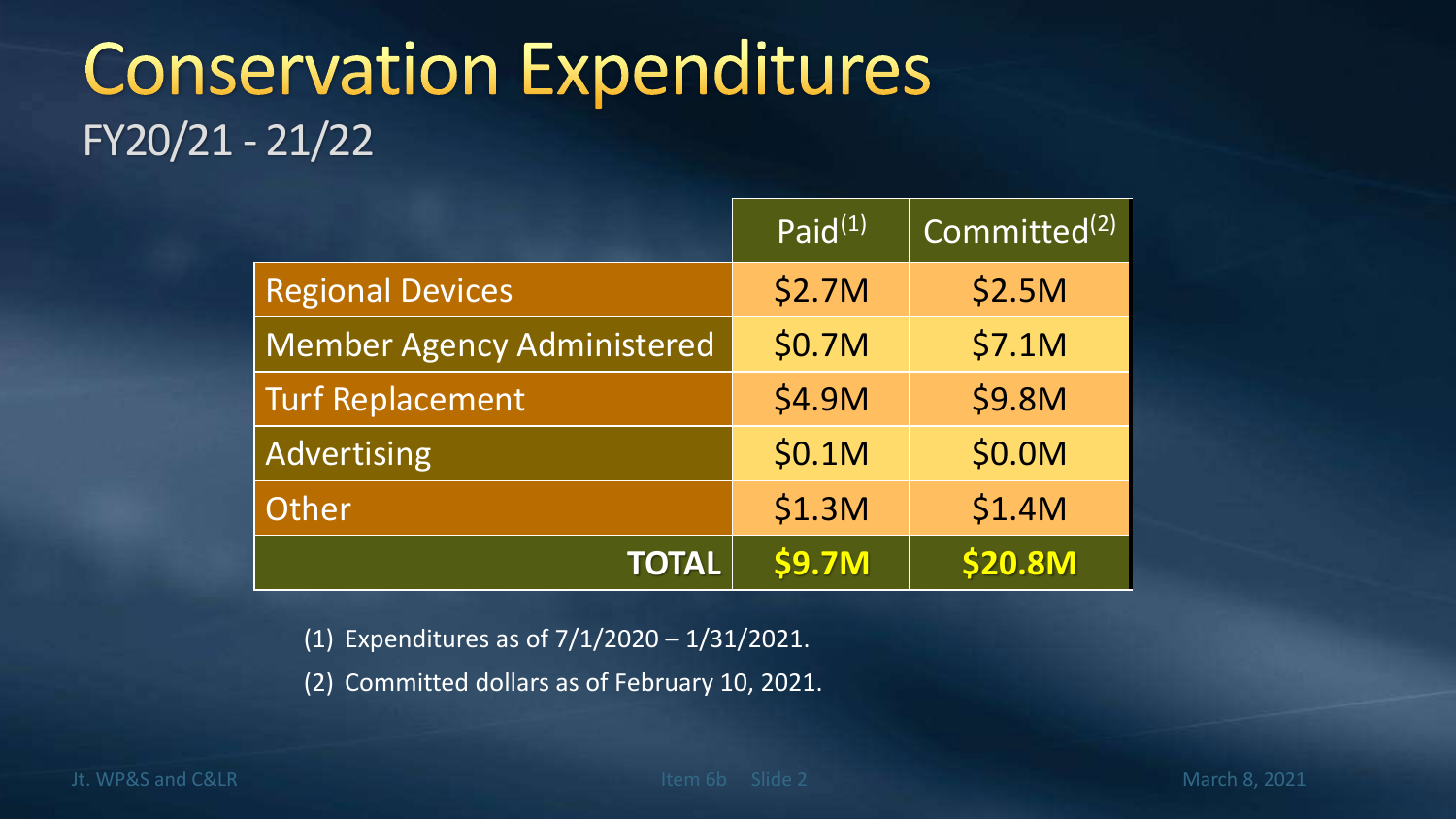### **Conservation Activity** FY20/21 - 21/22



**Turf Replacement Rebates:** 

January: 478,148 ft<sup>2</sup> removed FY2020/21-FY2021/22: 2,413,127 ft<sup>2</sup> removed



**Clothes Washers:** 

January: 786 units rebated

FY2020/21-FY2021/22: 9,963 units rebated



**Sprinkler Nozzles:** 

January: 2,192 units rebated

FY2020/21-FY2021/22: 20,099 units rebated

Lifetime Water Savings to be achieved by all rebates in January 2021: 3,857 AF FY2020/21-FY2021/22: 25,285 AF lifetime water savings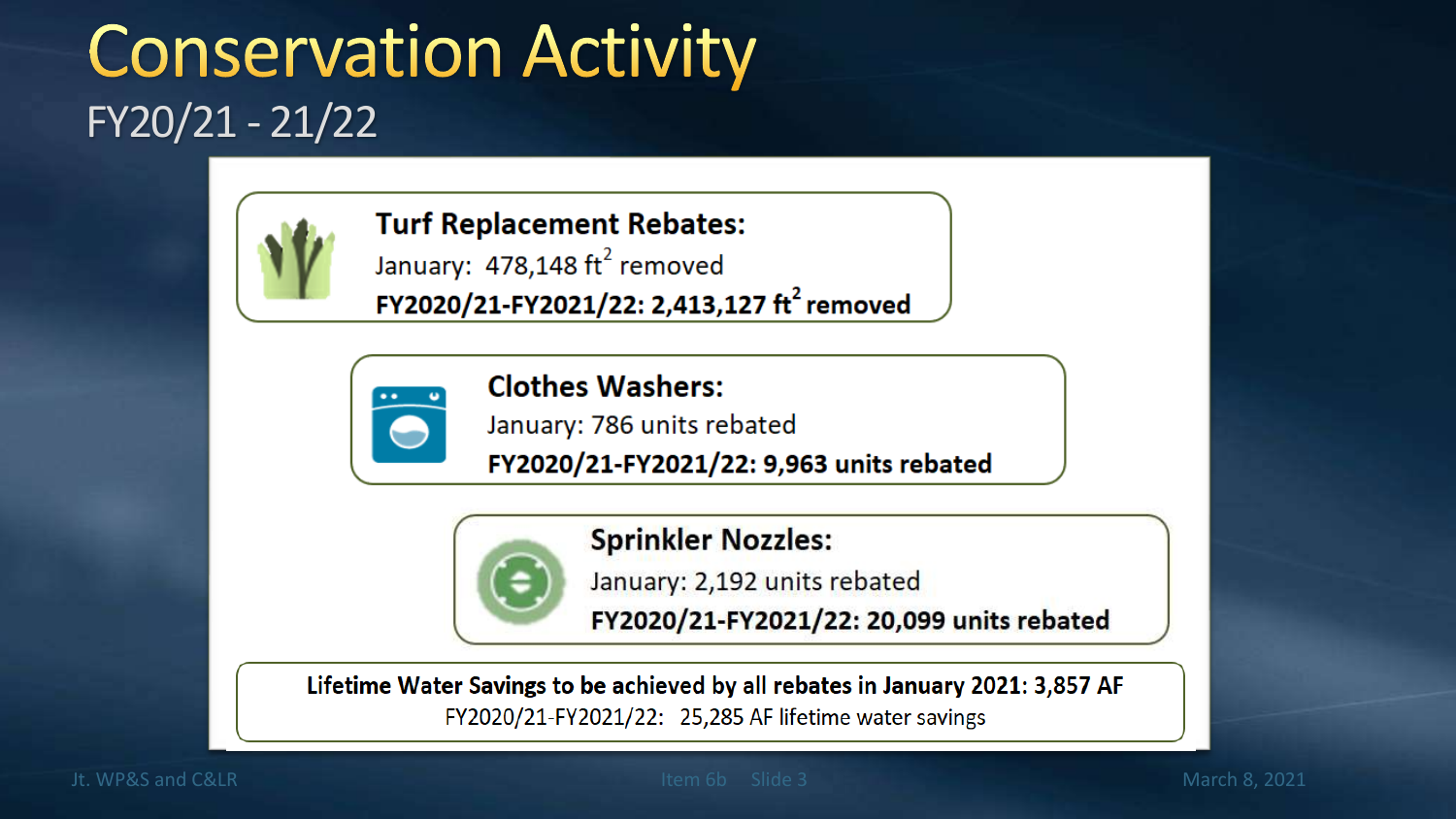## **Updates in Conservation**

• Collaborating with the Alliance for Water Efficiency (AWE) to conduct affordability assessment with Long Beach Water

**Based on similar work done by AWE and the City of Detroit** completed June 2020

• To provide insights on water affordability and how efficiency programs can benefit disadvantaged communities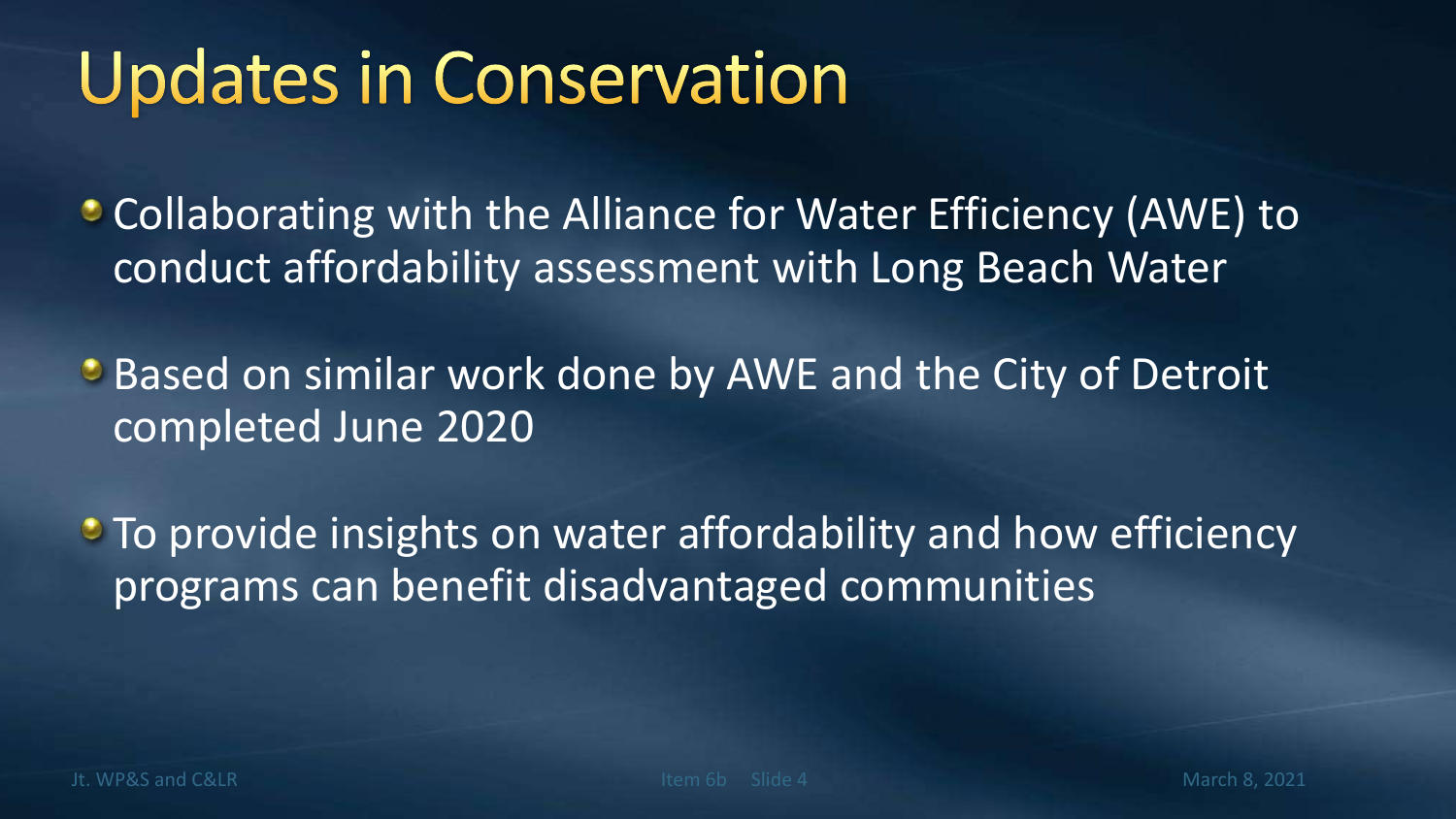# **AWE/Detroit Affordability Assessment**

AWE estimated the household burden of water bills using publicly available data at the census tract level

**• Study identified opportunities for** water efficiency, i.e. toilet replacement programs for older properties



June 2020

An Assessment of Water Affordability and Conservation Potential in Detroit, Michigan

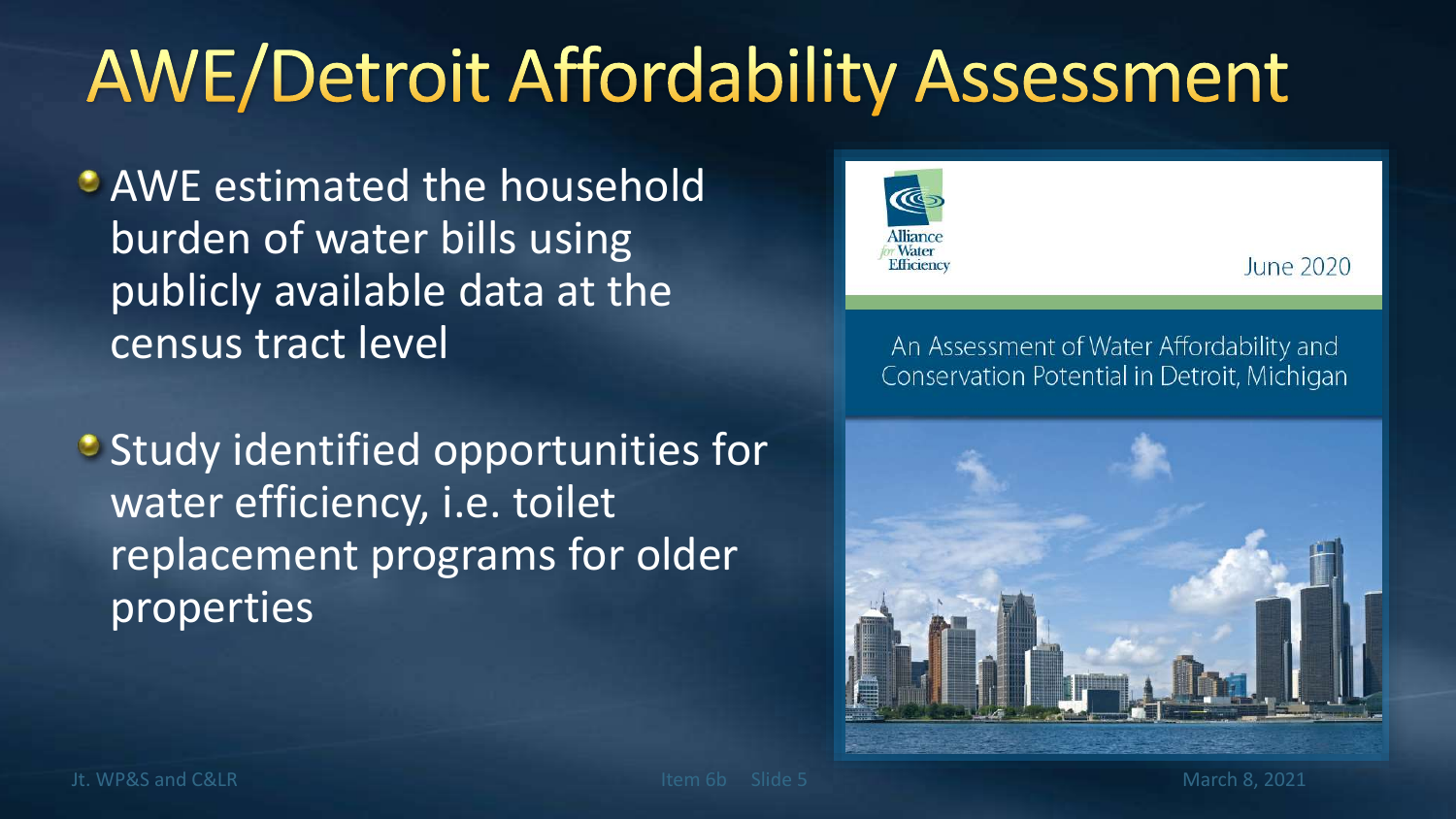# **AWE/Long Beach Affordability Assessment**

**Utilizing real customer data** and rate information to assess overall affordability

**• Looking at participation in** Metropolitan's regional rebate program

**Anticipate final report** completed by June 2021